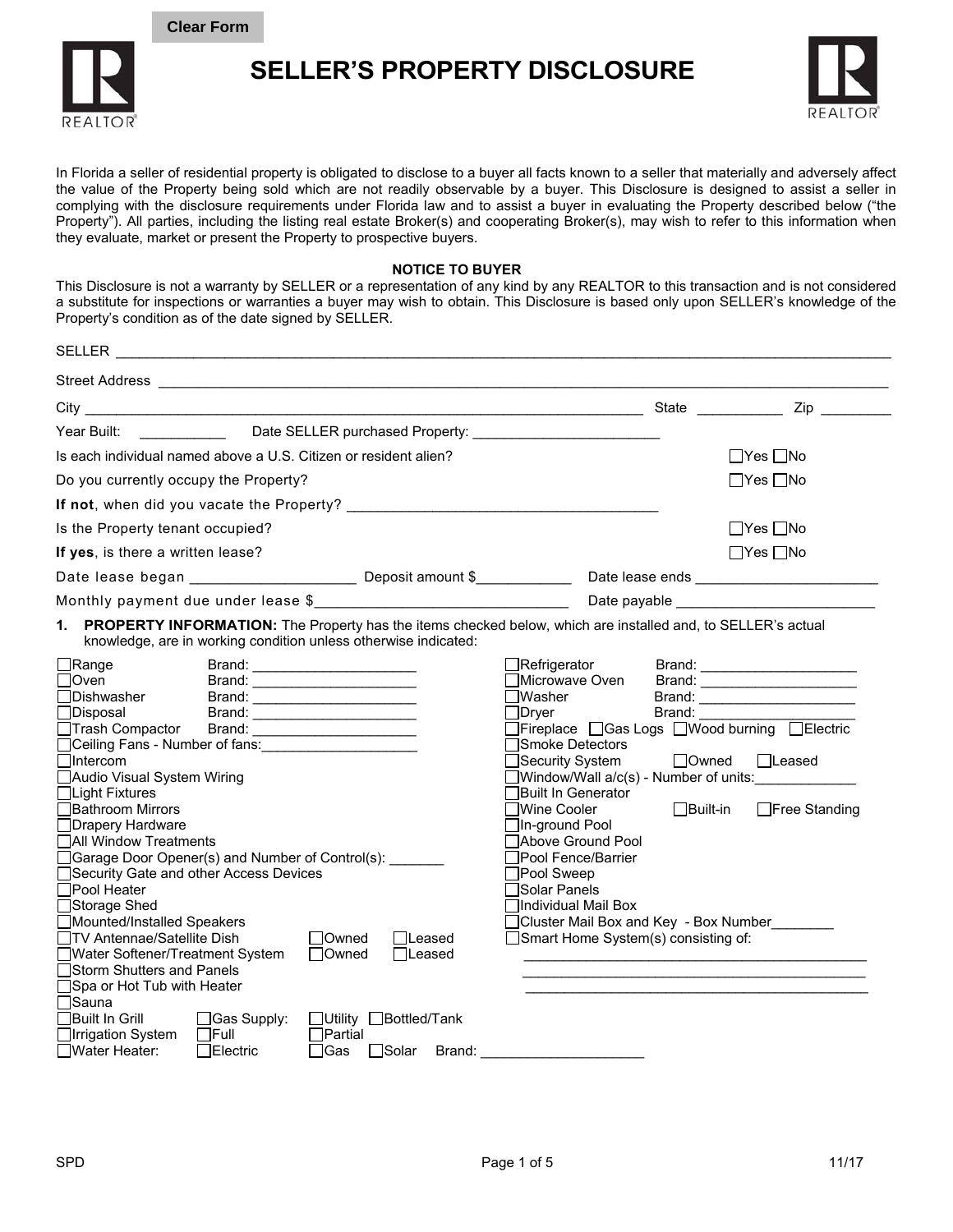| Are you aware of any existing, pending or proposed legal or administrative action affecting<br>the Property?<br>Are you aware of any existing or proposed municipal or county special assessments affecting the<br>Property?<br>Have any local, state or federal authorities notified you that repairs, alterations or corrections<br>to the Property are required?<br>Are you aware of any existing, pending or proposed legal action or administrative action affecting<br>homeowners'/condominium association common areas (such as clubhouse, pools, tennis courts,<br>walkways or other areas)?<br>If yes to any of these items, please explain: __________________________________<br>DEED/HOMEOWNERS'/CONDOMINIUM ASSOCIATION RESTRICTIONS:<br>Are there any deed, homeowners' or condominium restrictions?<br>Are there any mandatory homeowners' or condominium associations?<br>If yes, how many?_<br>If yes, please see Homeowners' Association/Community Disclosure Addendum or Condominium Rider | $\Box$ Yes $\Box$ No<br>$\Box$ Yes $\Box$ No<br>$\Box$ Yes $\Box$ No<br>$\Box$ Yes $\Box$ No<br>$\Box$ Yes $\Box$ No<br>$\Box$ Yes $\Box$ No |
|---------------------------------------------------------------------------------------------------------------------------------------------------------------------------------------------------------------------------------------------------------------------------------------------------------------------------------------------------------------------------------------------------------------------------------------------------------------------------------------------------------------------------------------------------------------------------------------------------------------------------------------------------------------------------------------------------------------------------------------------------------------------------------------------------------------------------------------------------------------------------------------------------------------------------------------------------------------------------------------------------------------|----------------------------------------------------------------------------------------------------------------------------------------------|
|                                                                                                                                                                                                                                                                                                                                                                                                                                                                                                                                                                                                                                                                                                                                                                                                                                                                                                                                                                                                               |                                                                                                                                              |
|                                                                                                                                                                                                                                                                                                                                                                                                                                                                                                                                                                                                                                                                                                                                                                                                                                                                                                                                                                                                               |                                                                                                                                              |
|                                                                                                                                                                                                                                                                                                                                                                                                                                                                                                                                                                                                                                                                                                                                                                                                                                                                                                                                                                                                               |                                                                                                                                              |
|                                                                                                                                                                                                                                                                                                                                                                                                                                                                                                                                                                                                                                                                                                                                                                                                                                                                                                                                                                                                               |                                                                                                                                              |
|                                                                                                                                                                                                                                                                                                                                                                                                                                                                                                                                                                                                                                                                                                                                                                                                                                                                                                                                                                                                               |                                                                                                                                              |
|                                                                                                                                                                                                                                                                                                                                                                                                                                                                                                                                                                                                                                                                                                                                                                                                                                                                                                                                                                                                               |                                                                                                                                              |
|                                                                                                                                                                                                                                                                                                                                                                                                                                                                                                                                                                                                                                                                                                                                                                                                                                                                                                                                                                                                               |                                                                                                                                              |
|                                                                                                                                                                                                                                                                                                                                                                                                                                                                                                                                                                                                                                                                                                                                                                                                                                                                                                                                                                                                               |                                                                                                                                              |
|                                                                                                                                                                                                                                                                                                                                                                                                                                                                                                                                                                                                                                                                                                                                                                                                                                                                                                                                                                                                               |                                                                                                                                              |
|                                                                                                                                                                                                                                                                                                                                                                                                                                                                                                                                                                                                                                                                                                                                                                                                                                                                                                                                                                                                               |                                                                                                                                              |
|                                                                                                                                                                                                                                                                                                                                                                                                                                                                                                                                                                                                                                                                                                                                                                                                                                                                                                                                                                                                               |                                                                                                                                              |
|                                                                                                                                                                                                                                                                                                                                                                                                                                                                                                                                                                                                                                                                                                                                                                                                                                                                                                                                                                                                               |                                                                                                                                              |
|                                                                                                                                                                                                                                                                                                                                                                                                                                                                                                                                                                                                                                                                                                                                                                                                                                                                                                                                                                                                               |                                                                                                                                              |
|                                                                                                                                                                                                                                                                                                                                                                                                                                                                                                                                                                                                                                                                                                                                                                                                                                                                                                                                                                                                               |                                                                                                                                              |
| Payee's phone number: Note and the state of the state of the state of the state of the state of the state of the state of the state of the state of the state of the state of the state of the state of the state of the state                                                                                                                                                                                                                                                                                                                                                                                                                                                                                                                                                                                                                                                                                                                                                                                |                                                                                                                                              |
| □Homeowners' Association fees and assessments are payable in the amount of                                                                                                                                                                                                                                                                                                                                                                                                                                                                                                                                                                                                                                                                                                                                                                                                                                                                                                                                    | \$______________ per _____________                                                                                                           |
| □ Master Association fees and assessments are payable in the amount of                                                                                                                                                                                                                                                                                                                                                                                                                                                                                                                                                                                                                                                                                                                                                                                                                                                                                                                                        |                                                                                                                                              |
| □ Condominium Association maintenance fees are payable in the amount of                                                                                                                                                                                                                                                                                                                                                                                                                                                                                                                                                                                                                                                                                                                                                                                                                                                                                                                                       |                                                                                                                                              |
| □ Condominium Association special assessment fees are payable in the amount of                                                                                                                                                                                                                                                                                                                                                                                                                                                                                                                                                                                                                                                                                                                                                                                                                                                                                                                                | \$_____________ per ____________                                                                                                             |
| rees or assessments are payable in the amount of                                                                                                                                                                                                                                                                                                                                                                                                                                                                                                                                                                                                                                                                                                                                                                                                                                                                                                                                                              | \$______________ per _____________                                                                                                           |
| rees or assessments are payable in the amount of                                                                                                                                                                                                                                                                                                                                                                                                                                                                                                                                                                                                                                                                                                                                                                                                                                                                                                                                                              | \$_____________ per ____________                                                                                                             |
| Association transfer/access fees payable by BUYER<br>$\frac{1}{2}$                                                                                                                                                                                                                                                                                                                                                                                                                                                                                                                                                                                                                                                                                                                                                                                                                                                                                                                                            |                                                                                                                                              |
| ◯ Association Capital Contribution fee payable by BUYER \$                                                                                                                                                                                                                                                                                                                                                                                                                                                                                                                                                                                                                                                                                                                                                                                                                                                                                                                                                    |                                                                                                                                              |
| Are you aware of any pending special assessment(s)? If yes please explain:                                                                                                                                                                                                                                                                                                                                                                                                                                                                                                                                                                                                                                                                                                                                                                                                                                                                                                                                    | $\Box$ Yes $\Box$ No                                                                                                                         |
| Are any of your Association fees delinquent?                                                                                                                                                                                                                                                                                                                                                                                                                                                                                                                                                                                                                                                                                                                                                                                                                                                                                                                                                                  | $\Box$ Yes $\Box$ No                                                                                                                         |
| Are you aware of any proposed changes to any of the restrictions?                                                                                                                                                                                                                                                                                                                                                                                                                                                                                                                                                                                                                                                                                                                                                                                                                                                                                                                                             | $\Box$ Yes $\Box$ No                                                                                                                         |
| Are there any resale restrictions?                                                                                                                                                                                                                                                                                                                                                                                                                                                                                                                                                                                                                                                                                                                                                                                                                                                                                                                                                                            | $\Box$ Yes $\Box$ No                                                                                                                         |
| Are there any restrictions to leasing the Property?                                                                                                                                                                                                                                                                                                                                                                                                                                                                                                                                                                                                                                                                                                                                                                                                                                                                                                                                                           | $\Box$ Yes $\Box$ No                                                                                                                         |
| Are you aware of any violations of the restrictive covenants affecting the Property including failure                                                                                                                                                                                                                                                                                                                                                                                                                                                                                                                                                                                                                                                                                                                                                                                                                                                                                                         |                                                                                                                                              |
| to obtain Association approval for improvements or changes to the Property?                                                                                                                                                                                                                                                                                                                                                                                                                                                                                                                                                                                                                                                                                                                                                                                                                                                                                                                                   | $\Box$ Yes $\Box$ No                                                                                                                         |
| Is the Property part of a Community Development District (CDD)?                                                                                                                                                                                                                                                                                                                                                                                                                                                                                                                                                                                                                                                                                                                                                                                                                                                                                                                                               | □Yes □No                                                                                                                                     |
| If yes, please see Community Development District Acknowledgment.                                                                                                                                                                                                                                                                                                                                                                                                                                                                                                                                                                                                                                                                                                                                                                                                                                                                                                                                             |                                                                                                                                              |
|                                                                                                                                                                                                                                                                                                                                                                                                                                                                                                                                                                                                                                                                                                                                                                                                                                                                                                                                                                                                               |                                                                                                                                              |
|                                                                                                                                                                                                                                                                                                                                                                                                                                                                                                                                                                                                                                                                                                                                                                                                                                                                                                                                                                                                               | $\Box$ Yes $\Box$ No                                                                                                                         |
| <b>ENVIRONMENT:</b>                                                                                                                                                                                                                                                                                                                                                                                                                                                                                                                                                                                                                                                                                                                                                                                                                                                                                                                                                                                           |                                                                                                                                              |
| Was the Property built before 1978?                                                                                                                                                                                                                                                                                                                                                                                                                                                                                                                                                                                                                                                                                                                                                                                                                                                                                                                                                                           |                                                                                                                                              |
| If yes, complete the Lead-Based Paint Disclosure.                                                                                                                                                                                                                                                                                                                                                                                                                                                                                                                                                                                                                                                                                                                                                                                                                                                                                                                                                             |                                                                                                                                              |
| b. Are there or have there been any substances, materials or products which may be an                                                                                                                                                                                                                                                                                                                                                                                                                                                                                                                                                                                                                                                                                                                                                                                                                                                                                                                         |                                                                                                                                              |
| environmental hazard such as, but not limited to, asbestos, urea formaldehyde, methamphetamine,                                                                                                                                                                                                                                                                                                                                                                                                                                                                                                                                                                                                                                                                                                                                                                                                                                                                                                               |                                                                                                                                              |
| radon gas, mold, lead-based paint, defective drywall, defective flooring, fuel oil, propane or chemical                                                                                                                                                                                                                                                                                                                                                                                                                                                                                                                                                                                                                                                                                                                                                                                                                                                                                                       |                                                                                                                                              |
| storage tanks (active or abandoned), or contaminated soil or water on the Property?                                                                                                                                                                                                                                                                                                                                                                                                                                                                                                                                                                                                                                                                                                                                                                                                                                                                                                                           | □Yes □No □Unknown                                                                                                                            |
| Has there been any clean up, repair or remediation of the Property due to any of the substances,<br>materials or products listed in subsection (b) above?                                                                                                                                                                                                                                                                                                                                                                                                                                                                                                                                                                                                                                                                                                                                                                                                                                                     | □Yes □No □Unknown                                                                                                                            |
|                                                                                                                                                                                                                                                                                                                                                                                                                                                                                                                                                                                                                                                                                                                                                                                                                                                                                                                                                                                                               |                                                                                                                                              |
| d. Are there any wetlands, conservation easements/buffers, archeological sites or other<br>environmentally sensitive areas located on the Property active or abandoned?                                                                                                                                                                                                                                                                                                                                                                                                                                                                                                                                                                                                                                                                                                                                                                                                                                       | □Yes □No □Unknown                                                                                                                            |
|                                                                                                                                                                                                                                                                                                                                                                                                                                                                                                                                                                                                                                                                                                                                                                                                                                                                                                                                                                                                               |                                                                                                                                              |

|                                                                                                                                   | TYes Mo DUnknown |
|-----------------------------------------------------------------------------------------------------------------------------------|------------------|
| $\mathbf{L} = \mathbf{L} \cdot \mathbf{L}$ is the Direct substitution of $\mathbf{L}$ in the compact of $\mathbf{L} = \mathbf{0}$ | $\Box$           |

| agreement?                                    |  |                                                                                                           | □Yes □No □Unknown |
|-----------------------------------------------|--|-----------------------------------------------------------------------------------------------------------|-------------------|
| b. Is the Property zoned for its current use? |  |                                                                                                           |                   |
|                                               |  | o a Ara thara any restrictions coverning resemptruction of the Dreporty following sequelty logs or demons |                   |

c. Are there any restrictions governing reconstruction of the Property following casualty loss or damage (e.g. for oceanfront or historic district properties)?

|  | Yes    No    Unknown |
|--|----------------------|
|  | 1117                 |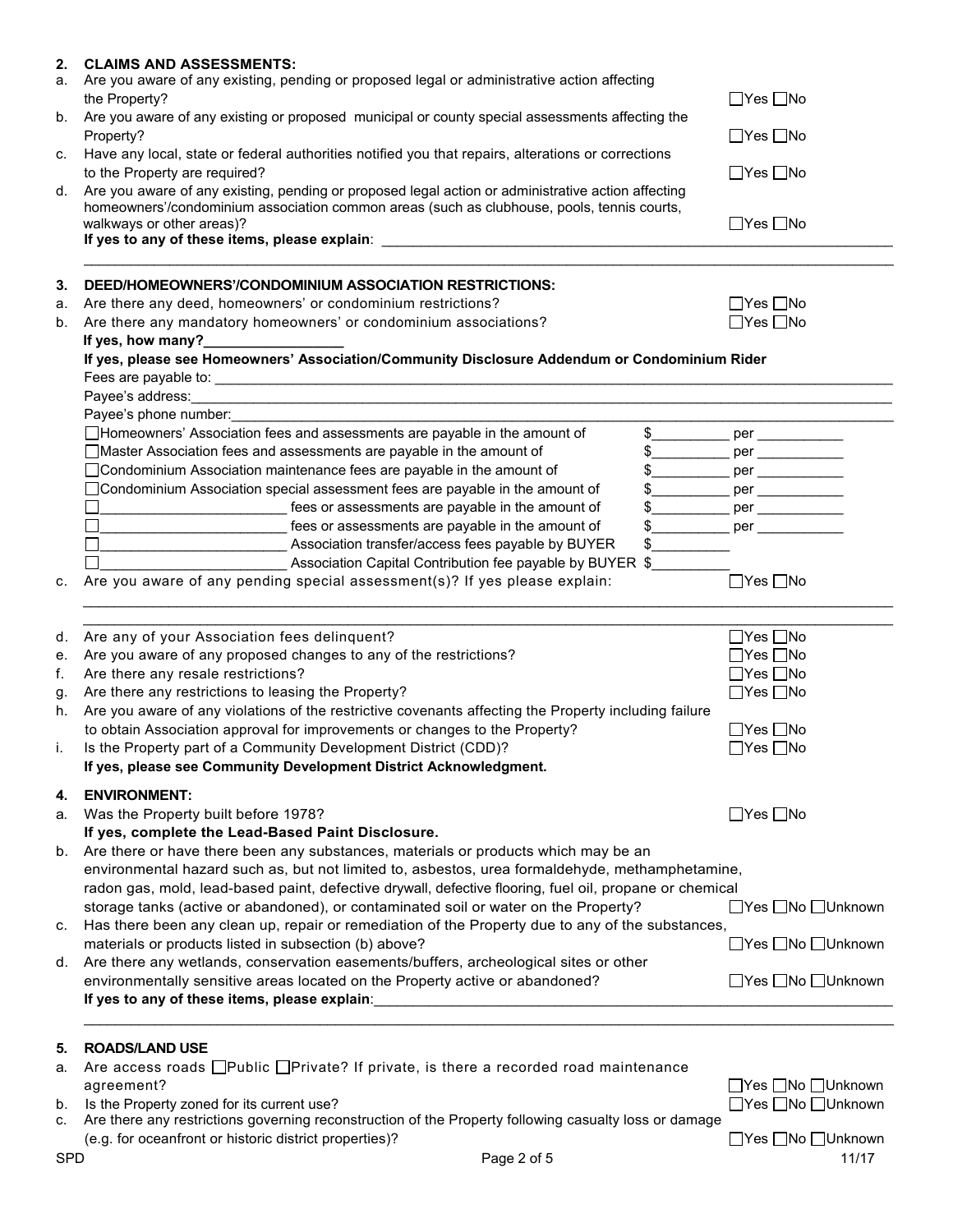| 6. | <b>ADDITIONS/REMODELING/INSURANCE CLAIMS</b>                                                                                                      |                      |
|----|---------------------------------------------------------------------------------------------------------------------------------------------------|----------------------|
| а. | Has there been any structural damage or damage to personal property which may have resulted                                                       |                      |
|    | from casualties including, but not limited to, fire, wind, water, flood, hail or sinkholes?                                                       | □Yes □No □Unknown    |
| b. | If yes, are you aware if any insurance claims were filed?                                                                                         | $\Box$ Yes $\Box$ No |
| C. | Have you made any additions, structural changes or other alterations to the Property?                                                             | $\Box$ Yes $\Box$ No |
|    | If yes, did you obtain all necessary permits?                                                                                                     | $\Box$ Yes $\Box$ No |
|    | Was/Were the permit(s) closed out (finalized)?                                                                                                    | _Yes _No _Unknown    |
| d. | Was any of the work in violation of any building codes?                                                                                           | $\Box$ Yes $\Box$ No |
| е. | Were there any additions, structural changes or other alterations made to the Property by any                                                     |                      |
|    | previous owner?                                                                                                                                   | □Yes □No □Unknown    |
| f. | Please provide the name of any contractor or individual who constructed any addition or made any<br>structural change to the Property.            |                      |
| g. | Are you aware of any active or open permits on the Property which have not been closed by a final                                                 |                      |
|    | inspection?                                                                                                                                       | $\Box$ Yes $\Box$ No |
|    |                                                                                                                                                   |                      |
|    |                                                                                                                                                   |                      |
| 7. | <b>ROOF-RELATED ITEMS</b>                                                                                                                         |                      |
| a. | What is the approximate age of the roof?                                                                                                          | □Unknown             |
| b. | Has the roof leaked during your ownership of the Property?                                                                                        | $\Box$ Yes $\Box$ No |
|    | If yes, what was done to correct the leak(s)?                                                                                                     |                      |
| C. | Has the roof been replaced or repaired during your ownership of the Property?                                                                     | $\Box$ Yes $\Box$ No |
|    | If replaced or repaired, please provide the date and name of contractor                                                                           |                      |
|    | is there a transferable warranty?                                                                                                                 | $\Box$ Yes $\Box$ No |
|    | If yes, please provide a copy of the warranty.                                                                                                    |                      |
| 8. | POOL/SPA OR HOT TUB                                                                                                                               |                      |
| a. | Does the Property have any of the following?                                                                                                      |                      |
|    | Pool/Spa Heater □ Yes □ No<br>Type: □Gas □Electric<br>$\Box$ Solar                                                                                |                      |
|    | Pool Sweep<br>$\Box$ Yes $\Box$ No                                                                                                                |                      |
|    | Spa/Hot Tub<br>$\Box$ Yes $\Box$ No<br>Type: □Gas □Electric                                                                                       |                      |
|    | What is the approximate age of the Pool _________<br>Spa<br>Hot Tub<br>?<br>Have repairs/replacements ever been made to any item mentioned above? | □Yes □No □Unknown    |
| b. | If yes, please explain:                                                                                                                           |                      |
| c. | What type of pool/spa or hot tub chlorination system do you have? (salt or chlorine)                                                              |                      |
| d. | The pool/spa has the following safety features (as defined by Section 515, Florida Statutes):                                                     |                      |
|    | Enclosure that meets the pool barrier requirements<br>$\Box$ Approved safety pool cover                                                           |                      |
|    | Required door and window exit alarms<br>Required door locks                                                                                       |                      |
| 9. | <b>HEATING AND AIR CONDITIONING</b>                                                                                                               |                      |
|    | Please indicate existing equipment:                                                                                                               |                      |
| а. | Air Conditioning: <b>□ Central</b> □ Electric                                                                                                     |                      |
| b. | $\Box$ Central<br>$\Box$ Electric<br>Heating:                                                                                                     | Age $\_\_$           |
| c. |                                                                                                                                                   |                      |
| d. |                                                                                                                                                   |                      |
| е. | Window/Wall Unit (s) _______ Number and location of units included in sale: _____                                                                 |                      |
| f. | Solar Heating:<br>$\Box$ Owned<br>$\Box$ Leased                                                                                                   |                      |
| g. | Do you have any fuel storage tanks?                                                                                                               | $\Box$ Yes $\Box$ No |
| h. | If yes, Underground Above ground<br>$\Box$ Both<br>Are you aware of any malfunction, condensation problem or defect regarding these items or      |                      |
|    | ductwork since you have owned the Property?                                                                                                       | $\Box$ Yes $\Box$ No |
|    |                                                                                                                                                   |                      |
|    |                                                                                                                                                   |                      |
|    | <b>10. WATER INTRUSION</b>                                                                                                                        |                      |
|    | a. Are you aware of any past or present water intrusion, accumulation of water or dampness                                                        |                      |
|    | affecting the Property, including any crawl spaces?                                                                                               | $\Box$ Yes $\Box$ No |
|    | If yes, please explain<br>b. Are you aware of any attempts to control any water or dampness problems, including in any crawl                      | $\Box$ Yes $\Box$ No |
|    | spaces?                                                                                                                                           |                      |
|    |                                                                                                                                                   |                      |

\_\_\_\_\_\_\_\_\_\_\_\_\_\_\_\_\_\_\_\_\_\_\_\_\_\_\_\_\_\_\_\_\_\_\_\_\_\_\_\_\_\_\_\_\_\_\_\_\_\_\_\_\_\_\_\_\_\_\_\_\_\_\_\_\_\_\_\_\_\_\_\_\_\_\_\_\_\_\_\_\_\_\_\_\_\_\_\_\_\_\_\_\_\_\_\_\_\_\_\_\_\_\_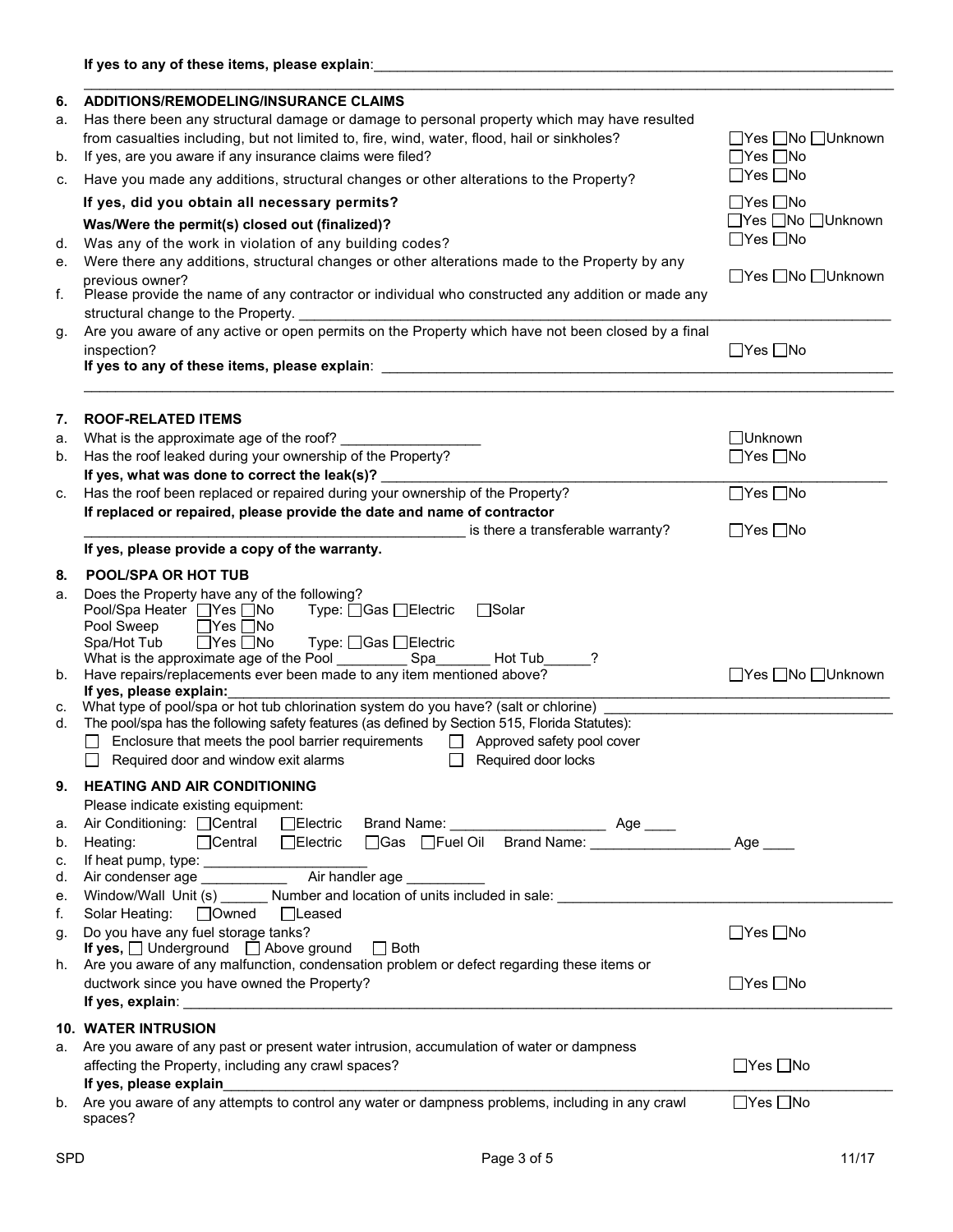| C. | Are you aware of any insurance claims filed for water intrusion?<br>If yes, please indicate when                                                                               | $\Box$ Yes $\Box$ No |
|----|--------------------------------------------------------------------------------------------------------------------------------------------------------------------------------|----------------------|
|    | If yes, has the claim been completely settled with your insurance company?                                                                                                     | $\Box$ Yes $\Box$ No |
|    | If yes, was the full amount of the claim proceeds used to repair the water intrusion?                                                                                          | ∏Yes ∏No             |
|    |                                                                                                                                                                                |                      |
|    | 11. SINKHOLES, SETTLING AND SOIL MOVEMENT<br>a. Are you aware of any past or present settling, soil movement or sinkhole(s) affecting the Property?<br>If yes, please explain: | $\Box$ Yes $\Box$ No |
| b. | Are you aware of any insurance claims filed for a sinkhole with an insurance company?                                                                                          | $\Box$ Yes $\Box$ No |
|    | If yes, has the claim has been completely settled with your homeowner's insurance company?                                                                                     | $\Box$ Yes $\Box$ No |
|    | If yes, was the full amount of the claim proceeds used to repair the sinkhole damage?                                                                                          | $\Box$ Yes $\Box$ No |
|    |                                                                                                                                                                                |                      |
|    | <b>12. WINDOWS/DOORS/LOCKS</b>                                                                                                                                                 |                      |
| a. | Are the windows insulated glass?                                                                                                                                               | □Yes □No □Unknown    |
| b. | Are any windows low "e" filtered windows?                                                                                                                                      | □Yes □No □Unknown    |
| c. | Are there any fogged windows?                                                                                                                                                  | $\Box$ Yes $\Box$ No |
| d. | Are any windows broken or cracked?                                                                                                                                             | $\Box$ Yes $\Box$ No |
| е. | Do all operable windows open, stay open, close and lock properly?                                                                                                              | $\Box$ Yes $\Box$ No |
|    |                                                                                                                                                                                |                      |
| f. | Are any screens missing or damaged?                                                                                                                                            | $\Box$ Yes $\Box$ No |
| g. | Do all doors operate properly?                                                                                                                                                 | $\Box$ Yes $\Box$ No |
|    | 13. PLUMBING                                                                                                                                                                   |                      |
| а. | Are you aware of any problems with the plumbing system/fixtures?                                                                                                               | ∏Yes ∏No             |
| b. | Are you aware of any polybutylene pipes on the Property?                                                                                                                       | $\Box$ Yes $\Box$ No |
|    | Are you aware of any leaks, back-ups, water or sewer/septic tank problems?                                                                                                     | $\Box$ Yes $\Box$ No |
| C. | What is your drinking water supply source? □Public □Private □Well on Property □Shared well                                                                                     |                      |
| d. |                                                                                                                                                                                |                      |
| е. | If your water is from a well, have there ever been repairs/replacements to the well or pump?                                                                                   | □Yes □No □Unknown    |
| f. | Has the well water ever been tested?                                                                                                                                           | □Yes □No □Unknown    |
| g. | Do you have a separate water supply source for irrigation?                                                                                                                     | $\Box$ Yes $\Box$ No |
| h. | <b>If yes, □ Irrigation Meter □ Shallow Well</b>                                                                                                                               |                      |
| i. | What type of sewage system do you have? □ Public □ Private □ Septic Tank(s)                                                                                                    |                      |
|    |                                                                                                                                                                                |                      |
|    |                                                                                                                                                                                |                      |
|    |                                                                                                                                                                                |                      |
| j. |                                                                                                                                                                                |                      |
|    |                                                                                                                                                                                |                      |
|    |                                                                                                                                                                                |                      |
|    |                                                                                                                                                                                |                      |
|    |                                                                                                                                                                                |                      |
|    | <b>14. ELECTRICAL SYSTEM</b>                                                                                                                                                   |                      |
|    | a. Are you aware of any damaged or malfunctioning switches, receptacles, wiring or any problem with                                                                            |                      |
|    | the electrical system/fixtures?                                                                                                                                                | $\Box$ Yes $\Box$ No |
|    | If yes, please explain:                                                                                                                                                        |                      |
| b. | Does the Property have any aluminum wiring?                                                                                                                                    | □Yes □No □Unknown    |
|    |                                                                                                                                                                                |                      |
|    | <b>15. EXCLUSIONS/LEASED SYSTEMS</b>                                                                                                                                           |                      |
| a. | Are there any items that are affixed to the Property that are excluded from the sale?                                                                                          | $\Box$ Yes $\Box$ No |
|    |                                                                                                                                                                                |                      |
| b. | Is there any leased equipment included in the sale?                                                                                                                            | $\Box$ Yes $\Box$ No |
|    |                                                                                                                                                                                |                      |
|    |                                                                                                                                                                                |                      |
|    | <b>16. WOOD-DESTROYING ORGANISMS</b>                                                                                                                                           |                      |
| а. | Are you aware of any past or present infestation or damage to the Property caused by any                                                                                       |                      |
|    | wood-destroying organisms, including fungi?                                                                                                                                    | $\Box$ Yes $\Box$ No |
|    | If yes, please explain:                                                                                                                                                        |                      |
| b. | Is the Property currently under service agreement or bond for wood-destroying organisms with                                                                                   |                      |
|    | a licensed pest control company?                                                                                                                                               | $\Box$ Yes $\Box$ No |
|    | If yes, with what company and renewal date?<br><u> 1980 - Jan Barbara, martin da kasar Amerika Indonesia.</u>                                                                  |                      |
|    | Is the service agreement or bond transferable?                                                                                                                                 | $\Box$ Yes $\Box$ No |
|    | If yes, please attach a copy of the service agreement or bond.                                                                                                                 |                      |
| C. | Do you know of any wood-destroying organism reports on the Property issued in the past five years?                                                                             | $\Box$ Yes $\Box$ No |
|    | If yes, please explain and attached a copy if available:<br>the control of the control of the control of the control of the control of                                         |                      |